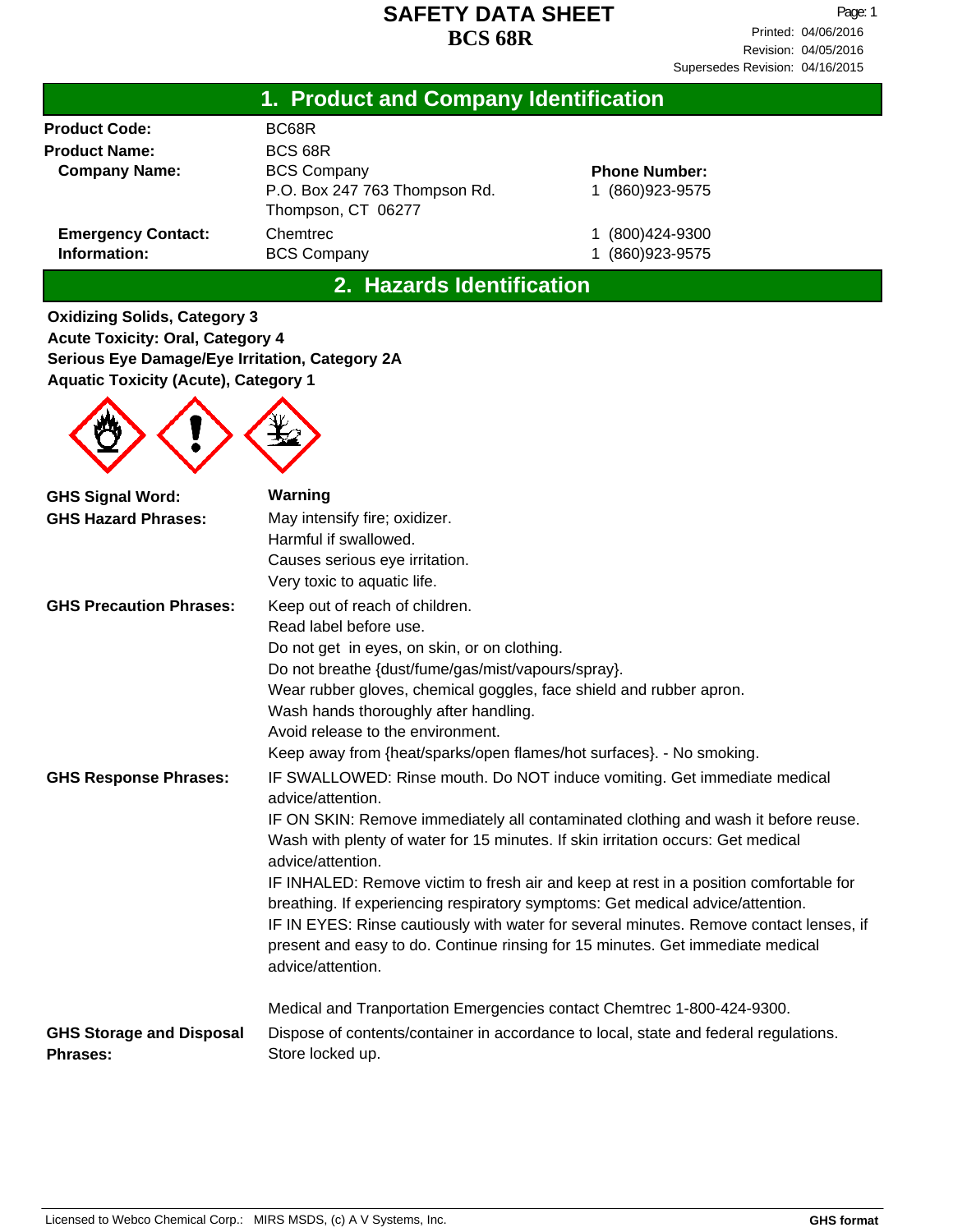#### **Potential Health Effects** No data available. **(Acute and Chronic):**

| $(0.0006)$ and $(0.000)$ .                |                                                                           |                      |  |  |  |
|-------------------------------------------|---------------------------------------------------------------------------|----------------------|--|--|--|
| 3. Composition/Information on Ingredients |                                                                           |                      |  |  |  |
| CAS#                                      | <b>Hazardous Components (Chemical Name)</b>                               | <b>Concentration</b> |  |  |  |
| 497-19-8                                  | Sodium carbonate {Carbonic acid, disodium salt: 30.0 -50.0 %<br>Soda ash} |                      |  |  |  |
| 7632-00-0                                 | Sodium nitrite {Nitrous acid, sodium salt}                                | $30.0 - 50.0 %$      |  |  |  |
| 4. First Aid Measures                     |                                                                           |                      |  |  |  |
|                                           | <b>Emergency and First Aid</b>                                            |                      |  |  |  |

| <b>Procedures:</b>               |                                                                                                                                                                                                                                                                                                                                                                                                                                                                                                                                                                     |  |  |  |
|----------------------------------|---------------------------------------------------------------------------------------------------------------------------------------------------------------------------------------------------------------------------------------------------------------------------------------------------------------------------------------------------------------------------------------------------------------------------------------------------------------------------------------------------------------------------------------------------------------------|--|--|--|
| In Case of Inhalation:           | If breathing is difficult, remove to fresh air and keep at rest in a position comfortable for<br>breathing. If experiencing respiratory symptoms: Get immediate medical<br>advice/attention.                                                                                                                                                                                                                                                                                                                                                                        |  |  |  |
| In Case of Skin Contact:         | Brush off loose excess material. Flush thoroughly with fresh, tepid water for 15 minutes.<br>Discard contaminated clothing and footwear or wash before reuse. If skin irritation<br>occurs: Get medical advice/attention.                                                                                                                                                                                                                                                                                                                                           |  |  |  |
| In Case of Eye Contact:          | Immediately flush eyes with large amounts of fresh, tepid water for at least 15 minutes.<br>Hold eyelids open to ensure complete irrigation of eye and lid tissues. Tilt head to the<br>side and irrigate the eye from the bridge of the nose to the outside of the face. Keep<br>run-off from entering the other eye, mouth or ear. Washing eye within the first few<br>seconds is essential to achieve maximum effectiveness. Remove contact lenses, if<br>present and easy to do. Continue rinsing. If eye irritation persists, get medical<br>advice/attention. |  |  |  |
| In Case of Ingestion:            | Do not induce vomiting. Rinse mouth with fresh, Tepid water, than immediately drink 4-8<br>oz. or milk or water. Never give anything by mouth to an unconscious person. If<br>vomiting occurs, keep airways open. Keep head lower than hips to prevent aspiration<br>into the lungs. Get medical advice/attention.                                                                                                                                                                                                                                                  |  |  |  |
| <b>5. Fire Fighting Measures</b> |                                                                                                                                                                                                                                                                                                                                                                                                                                                                                                                                                                     |  |  |  |

| Flash Pt:                                                                                  | No data.                                                                                                                                        |               |  |  |  |  |
|--------------------------------------------------------------------------------------------|-------------------------------------------------------------------------------------------------------------------------------------------------|---------------|--|--|--|--|
| <b>Explosive Limits:</b>                                                                   | LEL: No data.                                                                                                                                   | UEL: No data. |  |  |  |  |
| <b>Autoignition Pt:</b>                                                                    | No data.                                                                                                                                        |               |  |  |  |  |
| Suitable Extinguishing Media: Dry chemical, CO2, sand, earth, water spray or regular foam. |                                                                                                                                                 |               |  |  |  |  |
| <b>Fire Fighting Instructions:</b>                                                         | As in any fire, wear a self-contained breathing apparatus in pressure-demand,<br>MSHA/NIOSH (approved or equivalent), and full protective gear. |               |  |  |  |  |
| <b>Flammable Properties and</b><br>Hazards:                                                | No data available.                                                                                                                              |               |  |  |  |  |
|                                                                                            |                                                                                                                                                 |               |  |  |  |  |

No data available.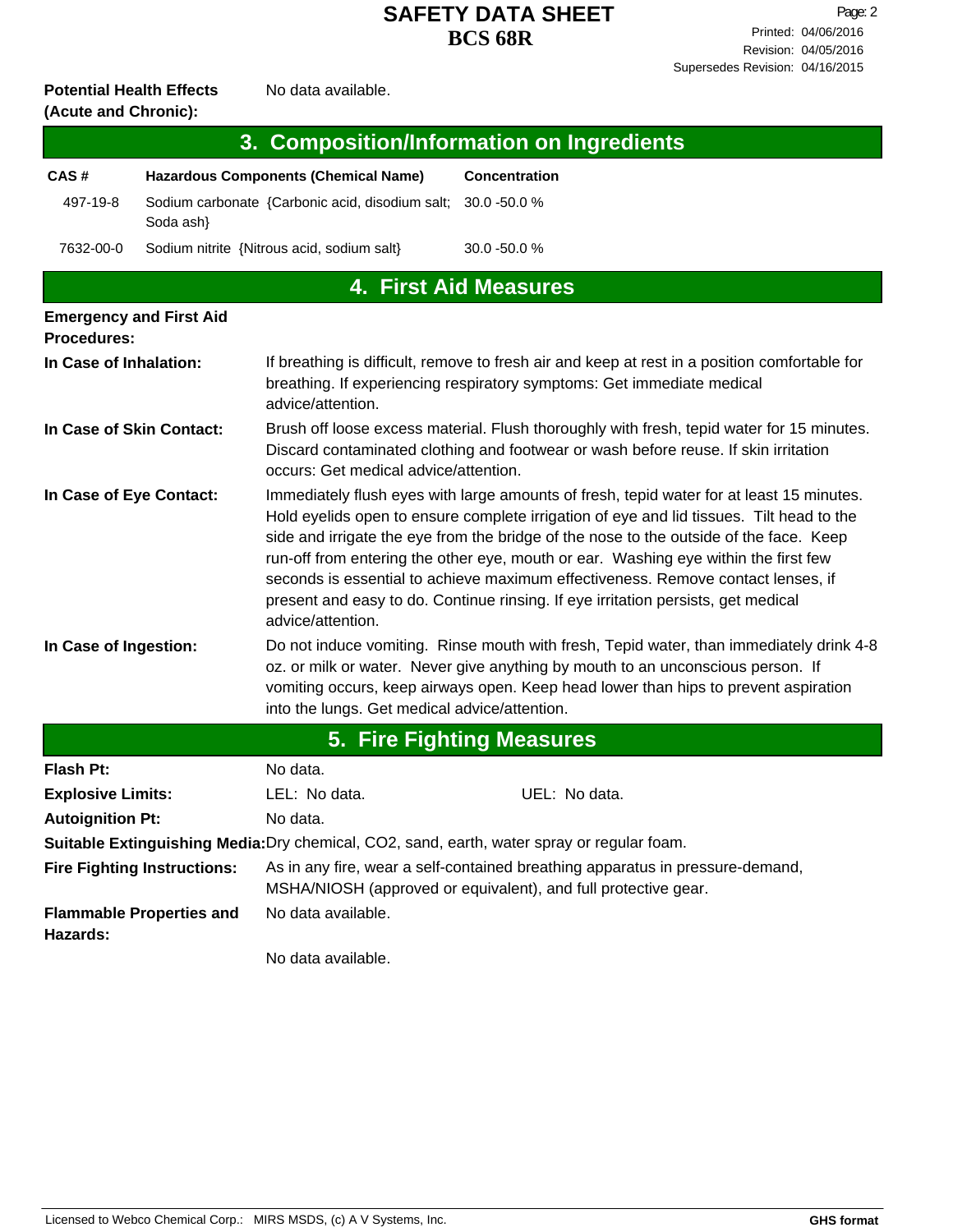Revision: 04/05/2016 Printed: 04/06/2016 Page: 3 Supersedes Revision: 04/16/2015

## **6. Accidental Release Measures**

**Protective Precautions, Protective Equipment and Emergency Procedures:**

Rubber or neoprene gloves, Safety glasses, Wear chemical protective clothing. NIOSH/MSHA approved respirator

**Material Is Released Or Spilled:**

**Steps To Be Taken In Case** Vacuum or sweep up material and place into a suitable disposal container. .

# **7. Handling and Storage**

**Precautions To Be Taken in** For industrial or institutional use only. **Handling:**

Store in a cool, dry place. Store in a tightly closed container. Keep away from heat and flame. **Precautions To Be Taken in Storing:**

| 8. Exposure Controls/Personal Protection        |                                                                                                                                                                                                   |                                     |                 |               |                  |                     |
|-------------------------------------------------|---------------------------------------------------------------------------------------------------------------------------------------------------------------------------------------------------|-------------------------------------|-----------------|---------------|------------------|---------------------|
| CAS#                                            | <b>Partial Chemical Name</b>                                                                                                                                                                      |                                     | <b>OSHA TWA</b> |               | <b>ACGIH TWA</b> | <b>Other Limits</b> |
| 497-19-8                                        | Sodium carbonate {Carbonic acid,<br>disodium salt; Soda ash}                                                                                                                                      |                                     | No data.        |               | No data.         | No data.            |
| 7632-00-0                                       | Sodium nitrite {Nitrous acid, sodium<br>salt}                                                                                                                                                     |                                     | No data.        |               | No data.         | No data.            |
| <b>Respiratory Equipment</b><br>(Specify Type): |                                                                                                                                                                                                   | NIOSH/MSHA approved respirator      |                 |               |                  |                     |
| <b>Eye Protection:</b>                          |                                                                                                                                                                                                   | Safety glasses                      |                 |               |                  |                     |
| <b>Protective Gloves:</b>                       |                                                                                                                                                                                                   | Rubber or neoprene gloves           |                 |               |                  |                     |
| <b>Other Protective Clothing:</b>               |                                                                                                                                                                                                   | Wear chemical protective clothing.  |                 |               |                  |                     |
|                                                 | <b>Engineering Controls</b><br>Ventilation is normally required when handling or using this product to keep exposure to<br>(Ventilation etc.):<br>airborne contaminants below the exposure limit. |                                     |                 |               |                  |                     |
|                                                 |                                                                                                                                                                                                   | 9. Physical and Chemical Properties |                 |               |                  |                     |
| <b>Physical States:</b>                         |                                                                                                                                                                                                   | [ ] Gas<br>[ ] Liquid               | [X] Solid       |               |                  |                     |
| <b>Appearance and Odor:</b>                     |                                                                                                                                                                                                   | Appearance: White powder.           |                 |               |                  |                     |
|                                                 |                                                                                                                                                                                                   | Odor: No apparent odor.             |                 |               |                  |                     |
| <b>Melting Point:</b>                           |                                                                                                                                                                                                   | No data.                            |                 |               |                  |                     |
| <b>Boiling Point:</b>                           |                                                                                                                                                                                                   | No data.                            |                 |               |                  |                     |
| <b>Flash Pt:</b>                                |                                                                                                                                                                                                   | No data.                            |                 |               |                  |                     |
| <b>Evaporation Rate:</b>                        |                                                                                                                                                                                                   | No data.                            |                 |               |                  |                     |
| Flammability (solid, gas):                      |                                                                                                                                                                                                   | No data available.                  |                 |               |                  |                     |
| <b>Explosive Limits:</b>                        |                                                                                                                                                                                                   | LEL: No data.                       |                 | UEL: No data. |                  |                     |
| Vapor Pressure (vs. Air or                      |                                                                                                                                                                                                   | No data.                            |                 |               |                  |                     |
| mm Hg):                                         |                                                                                                                                                                                                   |                                     |                 |               |                  |                     |
| Vapor Density (vs. $Air = 1$ ):                 |                                                                                                                                                                                                   | No data.                            |                 |               |                  |                     |
|                                                 | Specific Gravity (Water = 1):                                                                                                                                                                     | No data.                            |                 |               |                  |                     |
| <b>Solubility in Water:</b>                     |                                                                                                                                                                                                   | 100                                 |                 |               |                  |                     |
| <b>Percent Volatile:</b>                        |                                                                                                                                                                                                   | No data.                            |                 |               |                  |                     |
| <b>Autoignition Pt:</b>                         |                                                                                                                                                                                                   | No data.                            |                 |               |                  |                     |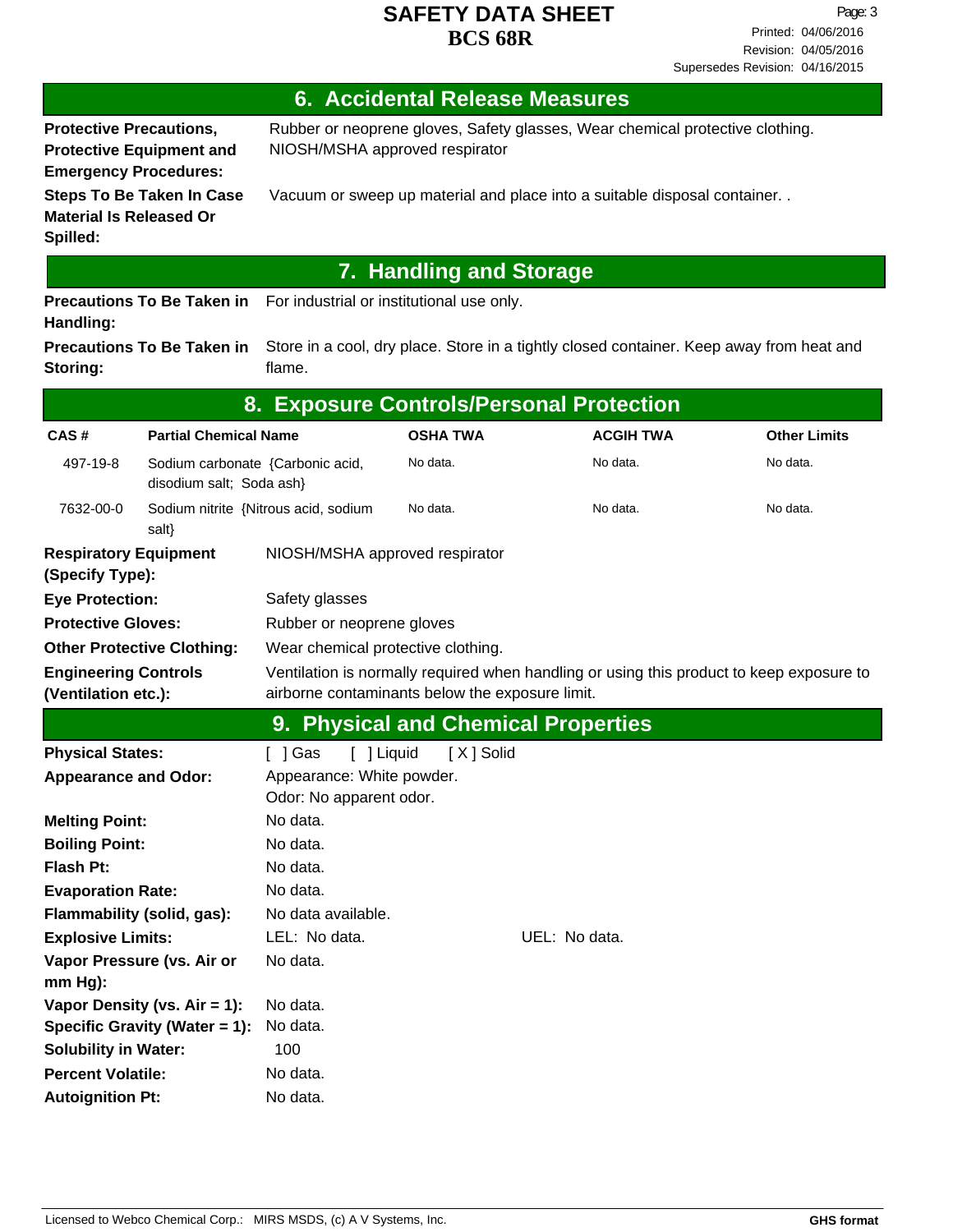| <b>10. Stability and Reactivity</b>                                 |                                                                                                                                                                                            |  |  |  |  |  |
|---------------------------------------------------------------------|--------------------------------------------------------------------------------------------------------------------------------------------------------------------------------------------|--|--|--|--|--|
| Stability:                                                          | Stable [X]<br>Unstable [ ]                                                                                                                                                                 |  |  |  |  |  |
| <b>Conditions To Avoid -</b><br>Instability:                        | Avoid handling conditions which may allow for leaks and spills of this material. Do not<br>permit personnel to handle this product without proper training and/or protective<br>equipment. |  |  |  |  |  |
| Incompatibility - Materials To Heat, sparks, flames.<br>Avoid:      |                                                                                                                                                                                            |  |  |  |  |  |
| Hazardous Decomposition or No data available.<br><b>Byproducts:</b> |                                                                                                                                                                                            |  |  |  |  |  |
| <b>Possibility of Hazardous</b><br><b>Reactions:</b>                | Will occur [ ]<br>Will not occur $[X]$                                                                                                                                                     |  |  |  |  |  |
| <b>Conditions To Avoid -</b><br><b>Hazardous Reactions:</b>         | No data available.                                                                                                                                                                         |  |  |  |  |  |
|                                                                     | <b>11. Toxicological Information</b>                                                                                                                                                       |  |  |  |  |  |
| <b>Toxicological Information:</b>                                   | Inhalation, Eye contact, Skin contact                                                                                                                                                      |  |  |  |  |  |
| <b>Irritation or Corrosion:</b>                                     | Causes serious eye irritation.<br>Eyes:                                                                                                                                                    |  |  |  |  |  |
|                                                                     | Skin:<br>Causes skin irritation.                                                                                                                                                           |  |  |  |  |  |
|                                                                     | No known effects.<br>Ingestion:                                                                                                                                                            |  |  |  |  |  |
|                                                                     | Inhalation:<br>May cause nose, throat, and lung irritation                                                                                                                                 |  |  |  |  |  |
| <b>Symptoms related to</b>                                          | Eyes:<br>Redness, pain, irritation.                                                                                                                                                        |  |  |  |  |  |
| <b>Toxicological</b><br><b>Characteristics:</b>                     | Skin:<br>Redness, pain, irritation.                                                                                                                                                        |  |  |  |  |  |
|                                                                     | No symptoms known or expected.<br>Ingestion:<br>Inhalation: Respiratory irritation, cough                                                                                                  |  |  |  |  |  |
| Carcinogenicity:                                                    | NTP? No<br>IARC Monographs? No<br><b>OSHA Regulated? No</b>                                                                                                                                |  |  |  |  |  |
|                                                                     | <b>12. Ecological Information</b>                                                                                                                                                          |  |  |  |  |  |
| <b>General Ecological</b><br>Information:                           | Very Toxic to aquatic life.                                                                                                                                                                |  |  |  |  |  |
|                                                                     | <b>13. Disposal Considerations</b>                                                                                                                                                         |  |  |  |  |  |
| <b>Waste Disposal Method:</b>                                       | Dispose of contents/container in accordance to local, state and federal regulations.                                                                                                       |  |  |  |  |  |
|                                                                     | <b>14. Transport Information</b>                                                                                                                                                           |  |  |  |  |  |
| <b>LAND TRANSPORT (US DOT):</b>                                     |                                                                                                                                                                                            |  |  |  |  |  |
| DOT Proper Shipping Name: Oxidizing solid, n.o.s.                   |                                                                                                                                                                                            |  |  |  |  |  |
| <b>DOT Hazard Class:</b>                                            | 5.1<br><b>OXIDIZER</b>                                                                                                                                                                     |  |  |  |  |  |
| <b>UN/NA Number:</b>                                                | <b>UN1479</b><br>Ш<br><b>Packing Group:</b>                                                                                                                                                |  |  |  |  |  |
|                                                                     | $\frac{1}{\sqrt{2}}$                                                                                                                                                                       |  |  |  |  |  |